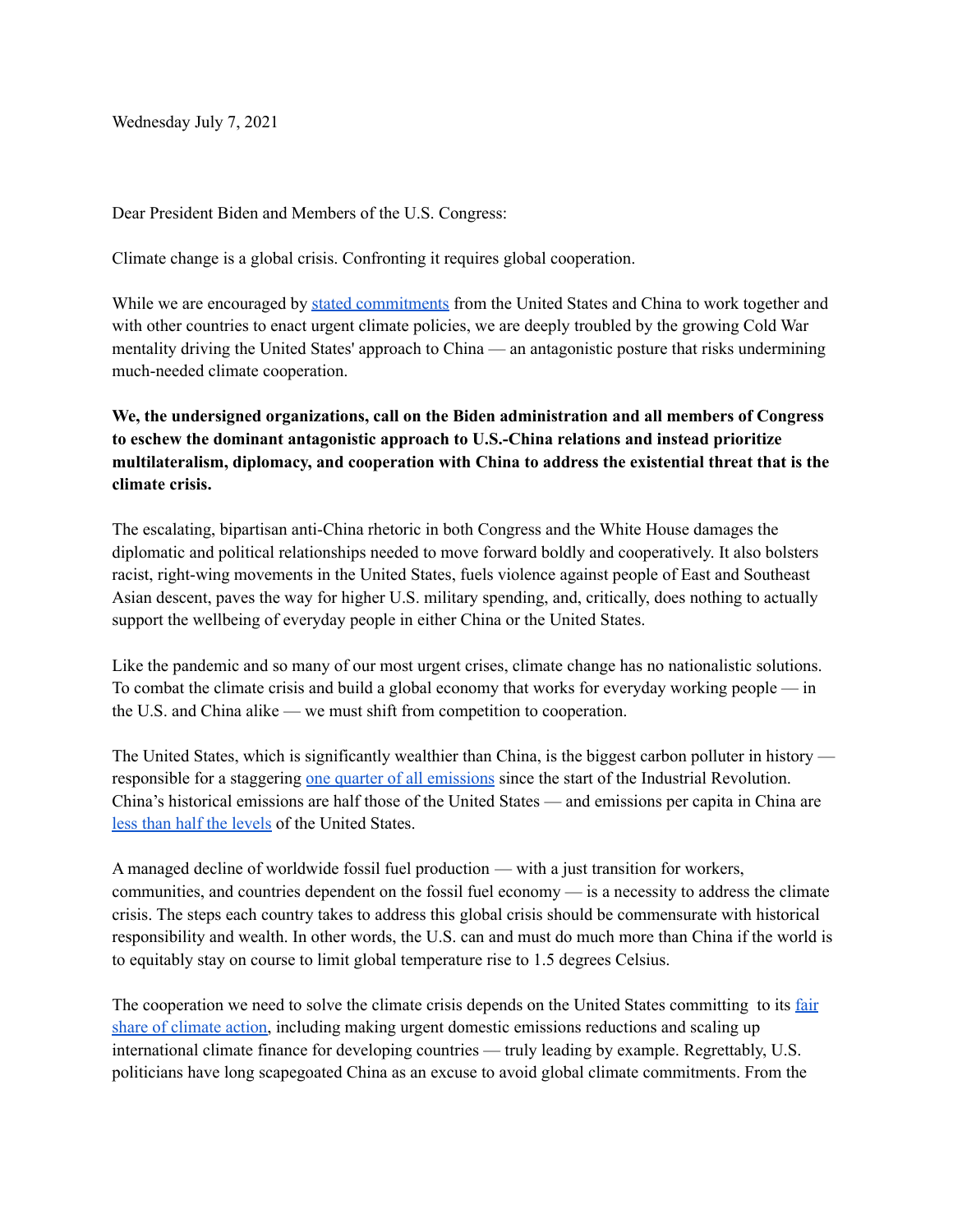U.S. refusal to join the Kyoto Protocol to efforts to water down the Paris Agreement, the U.S. demonization of China has always been a major barrier to progress in global climate talks.

Both the U.S. and China bring complementary strengths that could be combined in a transition to a clean global economy. For example, the U.S. is the world leader in clean technology research and controls immense financial resources; China is the world leader in industrial capacity across a number of clean energy industries and is a major source of infrastructure financing across the Global South. Working together could speed the transition away from dirty energy economies. It could also ensure that the countries and communities benefit from the local extraction of raw materials essential for clean energy supply chains.

China and the United States should not only work together to support international best practice environmental, human rights, social, and governance standards, but also to ensure that producer countries and communities have access to affordable and clean energy — and the resources needed to mitigate the impacts of climate change.

Financial support for poorer countries, the open sharing of green technologies, a rewriting of the rules of trade, an end to the regulatory race to the bottom — the United States should be working *with* China to institute these changes. Doing so is not only a matter of global justice, it is an investment in our mutual security and collective survival.

Amid a climate emergency that is wreaking havoc on communities across the globe, the path to a livable future demands new internationalism rooted in global cooperation, resource sharing, and solidarity. Nothing less than the future of our planet depends on ending the new Cold War between the United States and China.

Sincerely,

198 methods 350 Action 350PDX ActionAid USA Anthropocene Alliance Businesses for a Livable Climate CA Businesses for a Livable Climate Call to Action Colorado Campaign for Peace, Disarmament and Common Security CatholicNetwork US Climate Law & Policy Project CO Businesses for a Livable Climate CODEPINK Colorado Small Business Coalition Committee for a SANE U.S.-China Policy